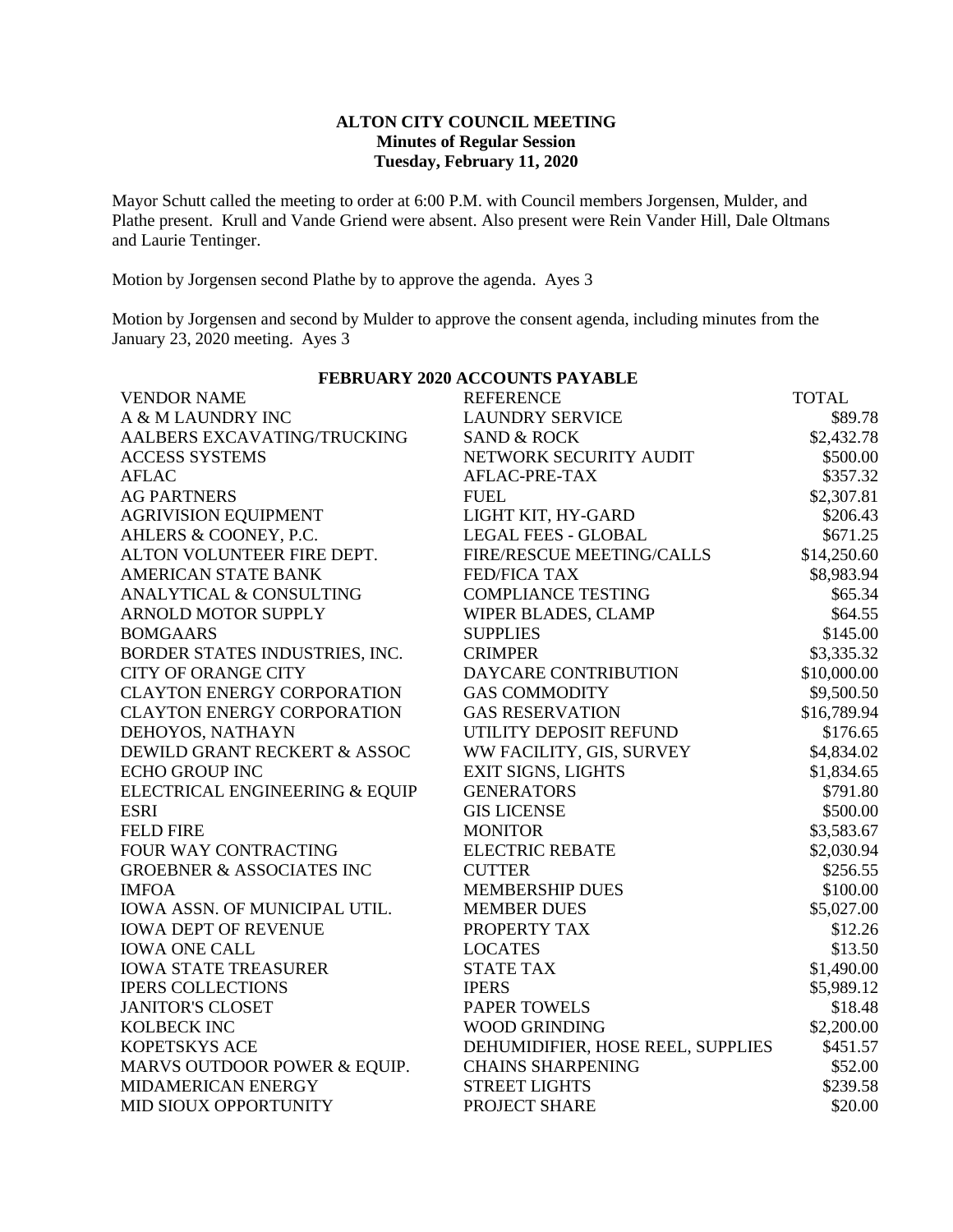| <b>MIDWEST FIRE &amp; REPAIR</b> | FIRE TANKER PUMPER            | \$146,248.00 |
|----------------------------------|-------------------------------|--------------|
| MISSOURI RIVER ENERGY SERVICES   | <b>ELECTRIC</b>               | \$58,351.81  |
| MUNICIPAL UTIL-BILLS             | <b>UTILITIES</b>              | \$2,439.65   |
| <b>NEAL CHASE LUMBER CO</b>      | SUPPLIES, CABINET, COUNTERTOP | \$749.58     |
| NOTEBOOM ELECTRIC                | <b>BREAKERS, SUPPLIES</b>     | \$60.62      |
| ORANGE CITY MUNICIPAL UTILITIES  | <b>BULK WATER</b>             | \$5,344.48   |
| ORANGE CITY HEALTH SYSTEM        | PARAMEDIC ASSIST, DRUG TESTS  | \$450.00     |
| <b>ORANGE CITY SANITATION</b>    | <b>GARBAGE HAULING</b>        | \$6,670.30   |
| PAYROLL                          | PAYROLL 01/31/2020            | \$28,386.61  |
| PEFA, INC                        | <b>GAS COMMODITY</b>          | \$19,238.40  |
| POTTEBAUM, LEONARD               | TRAVEL REIMBURSEMENT          | \$9.62       |
| PRECISION ALIGNMENT & REPAIR     | <b>SNOW PLOW REPAIR</b>       | \$1,265.26   |
| PREMIER COMMUNICATIONS           | <b>IT CONSULTING</b>          | \$600.00     |
| <b>RANDY'S IRON WORKS INC</b>    | <b>SUPPLIES</b>               | \$54.67      |
| <b>SIOUXLAND PRESS</b>           | <b>PUBLICATIONS</b>           | \$312.40     |
| SPIREWORKS CREATIVE              | <b>WEBSITE UPDATE</b>         | \$70.00      |
| STEVE CRAIG/SLC POOL CONS        | <b>CPO TRAINING</b>           | \$400.00     |
| <b>THOMPSON INNOVATION</b>       | DIALER INSTALLATION & SETUP   | \$2,537.05   |
| TNT SALES & SERVICE              | <b>NOZZLE</b>                 | \$29.75      |
| TOWN & COUNTRY IMPLEMENT         | <b>SANDER WORK</b>            | \$225.20     |
| TREASURER - STATE OF IOWA        | <b>WATER EXCISE TAX</b>       | \$1,261.00   |
| <b>TREASURER - STATE OF IOWA</b> | <b>SALES TAX</b>              | \$3,750.00   |
| <b>U.S. POSTMASTER</b>           | <b>POSTAGE</b>                | \$1,000.00   |
| <b>QUINTIN VAN ES</b>            | <b>ANNUAL ZONING FEES</b>     | \$1,012.50   |
| <b>VERIZON WIRELESS</b>          | <b>CELL PHONES</b>            | \$278.40     |
| <b>VISA</b>                      | REC EQUIP, TRAVEL, SUPPLIES   | \$1,842.29   |
| WELLMARK BLUE CROSS/BLUE SHIELD  | <b>GROUP INSURANCE</b>        | \$10,054.00  |
| WEST IOWA TELEPHONE              | TELEPHONE, FAX, INTERNET      | \$688.85     |
|                                  | <b>TOTAL ACCOUNTS PAYABLE</b> | \$392,652.79 |

Krull arrived at meeting via speaker phone at 6:03 PM.

**BUDGET:** Mayor Schutt opened a public hearing at 6:03 PM. No written or oral comments were received. Mayor Schutt closed the public hearing at 6:05 PM.

## **RESOLUTION 20-02 "A RESOLUTION OF THE CITY COUNCIL OF ALTON, IOWA APPROVING THE CITY MAXIMUM PROPERTY TAX DOLLARS FOR THE AFFECTED LEVY TOTAL FOR THE ANNUAL BUDGET FOR FISCAL YEAR ENDING JUNE 30, 2021"**  was introduced and moved for adoption by Council Member Plathe. Krull seconded the motion to adopt.

On roll call vote: Ayes: Jorgensen, Krull, Mulder, Plathe Nays: None Absent: Vande Griend

Whereupon the Mayor Schutt declared the Resolution duly adopted.

Krull left meeting at 6:08 PM.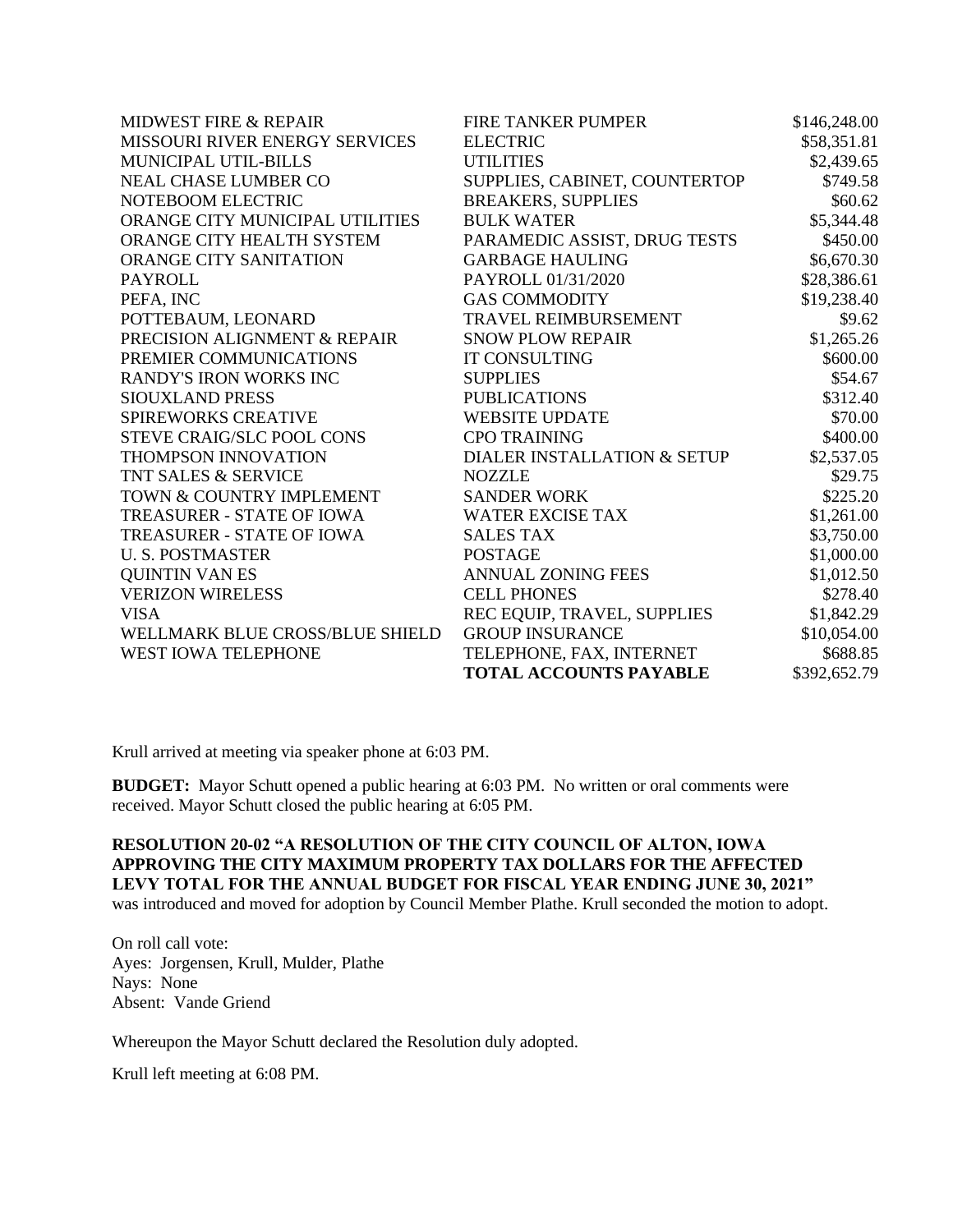Oltmans reviewed the Preliminary Budget with the Council.

Motion by Mulder and second by Plathe to approve the Preliminary Budget as presented. Ayes 3

#### **RESOLUTION 20-03 "A RESOLUTION OF THE CITY COUNCIL OF ATON, IOWA SETTING TIME AND PLACE FOR A PUBLIC HEARING FOR THE PURPOSE OF RECEIVING WRITTEN AND ORAL COMMENTS ON THE CITY'S PROPOSED FISCAL YEAR 2020-2021 BUDGET"** was introduced and moved for adoption by Council Member Jorgensen. Mulder seconded

the motion to adopt.

On roll call vote: Ayes: Jorgensen, Mulder, Plathe Nays: None Absent: Krull, Vande Griend

Whereupon the Mayor Schutt declared the Resolution duly adopted

**PROPANE STORAGE TANKS:** Ag Partners approached Oltmans about eliminating the anhydrous in the Industrial Park and replacing it with propane along with moving additional propane tanks from their Orange City site. The Council discussed the lower risk propane would present to the town. It was the consensus of the Council that they would allow Ag Partners to move additional propane tanks into the Industrial Park.

**EQUIPMENT PURCHASE:** Oltmans presented the Council with quotes for a new pick-up.

Motion by Mulder and second by Plathe to approve 2020 Chevrolet Silverado 2500HD from Ver Hoef Automotive. Ayes 3

**FIRE STATION ADDITION:** Oltmans presented bonding options and figures from Piper Jaffray. Council discussed bonding capacity, special election and timing.

**FIRE TANKER:** Oltmans presented a proposed loan from the Electric Department to cover the remaining cost of the new fire tanker, the loan will consolidate the new amount with the remaining existing loan and be paid off in five years with interest.

Motion by Jorgensen and second by Plathe to approve \$71,248.00 loan from the Electric Department to the Capital Equipment Fund for the purchase of a Fire Tanker Truck. Ayes 3

## **TRANSFER OF FUNDS:**

**RESOLUTION 20-04 "A RESOLUTION OF THE CITY COUNCIL OF ALTON, IOWA TRANSFERRING FUNDS FROM THE LOCAL OPTION SALES TAX FUND TO THE CAPITAL EQUIPMENT FUND"** was introduced and moved for adoption by Council Member Jorgensen. Plathe seconded the motion to adopt.

On roll call vote: Ayes: Jorgensen, Mulder, Plathe Nays: None Absent: Krull, Vande Griend

Whereupon the Mayor Schutt declared the Resolution duly adopted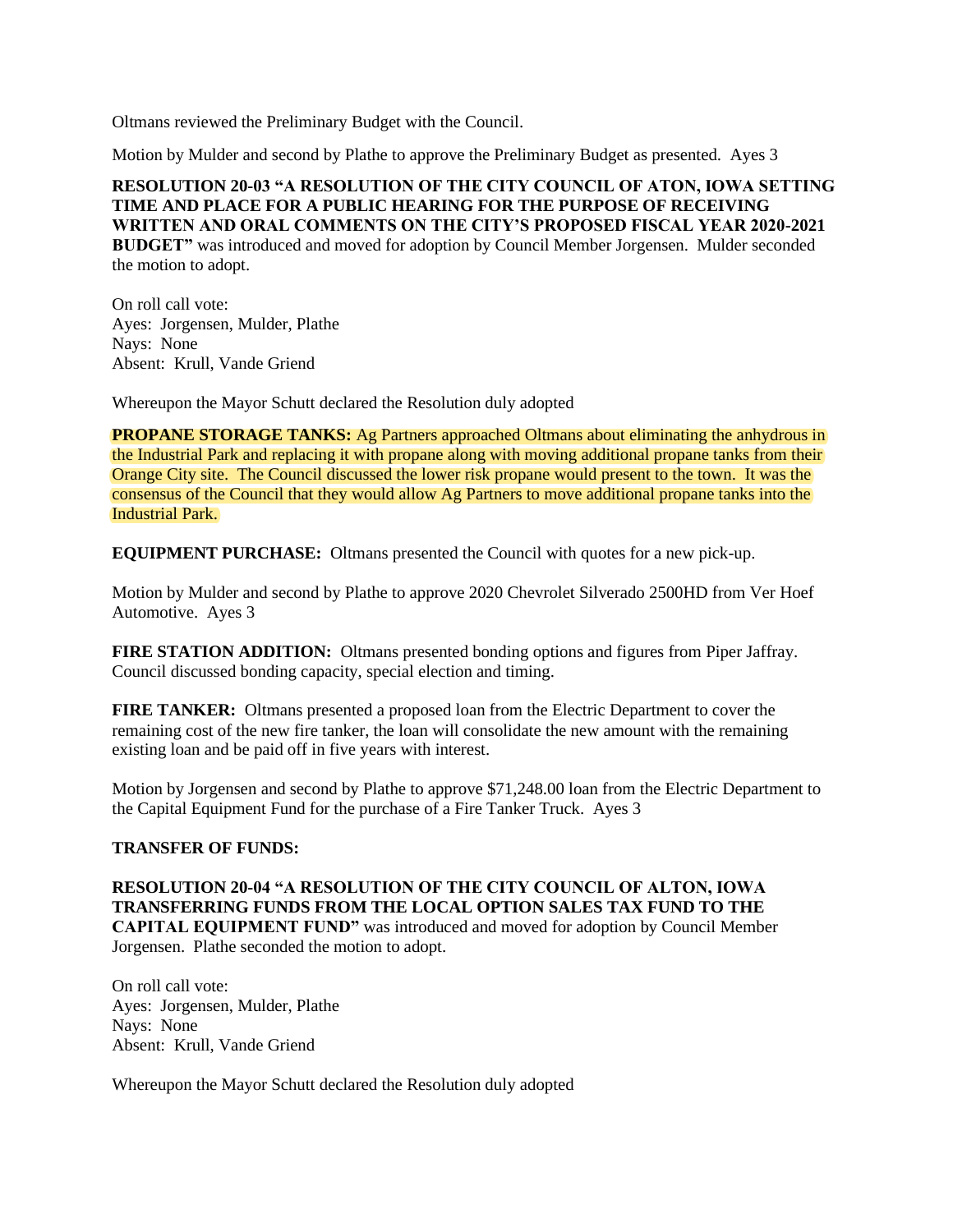#### **RESOLUTION 20-05 "A RESOLUTION OF THE CITY COUNCIL OF ALTON, IOWA TRANSFERRING FUNDS FROM THE GENERAL FUND TO THE CAPITAL EQUIPMENT**

**FUND"** was introduced and moved for adoption by Council Member Jorgensen. Mulder seconded the motion to adopt.

On roll call vote: Ayes: Jorgensen, Mulder, Plathe Nays: None Absent: Krull, Vande Griend

Whereupon the Mayor Schutt declared the Resolution duly adopted

**RESOLUTION 20-06 "A RESOLUTION OF THE CITY COUNCIL OF ALTON, IOWA TRANSFERRING FUNDS FROM THE ROAD USE TAX (RUT) FUND TO THE CAPITAL EQUIPMENT FUND"** was introduced and moved for adoption by Council Member Plathe. Jorgensen seconded the motion to adopt.

On roll call vote: Ayes: Jorgensen, Mulder, Plathe Nays: None Absent: Krull, Vande Griend

Whereupon the Mayor Schutt declared the Resolution duly adopted

# **RESOLUTION 20-07 "A RESOLUTION OF THE CITY COUNCIL OF ALTON, IOWA TRANSFERRING \$71,248 FROM THE ELECTRIC FUND IN THE FORM OF A LOAN, TO THE CAPITAL EQUIPMENT FUND FOR THE PURCHASE OF A FIRE TANKER TRUCK"**

was introduced and moved for adoption by Council Member Jorgensen. Plathe seconded the motion to adopt.

On roll call vote: Ayes: Jorgensen, Mulder, Plathe Nays: None Absent: Krull, Vande Griend

Whereupon the Mayor Schutt declared the Resolution duly adopted

**OTHER BUSINESS:** Oltmans worked with Bill Lindley from Clayton Energy and recommends the City keep the gas rate structure and rates the same.

Oltmans was approached by a Hiemstra Addition property owner wanting to sell property to the City. Oltmans informed the Council of the property owners' asking price. No action taken.

Discussion was held on utility billing debt collection. Council directed staff to check on legalities and draft a policy.

\_\_\_\_\_\_\_\_\_\_\_\_\_\_\_\_\_\_\_\_\_\_\_\_\_\_\_\_\_\_\_\_\_\_ \_\_\_\_\_\_\_\_\_\_\_\_\_\_\_\_\_\_\_\_\_\_\_\_\_\_\_\_\_\_\_\_\_\_

Motion by Mulder and second by Plathe to adjourn the meeting at 6:58 PM. Ayes 3

Brian E. Schutt Dale Oltmans